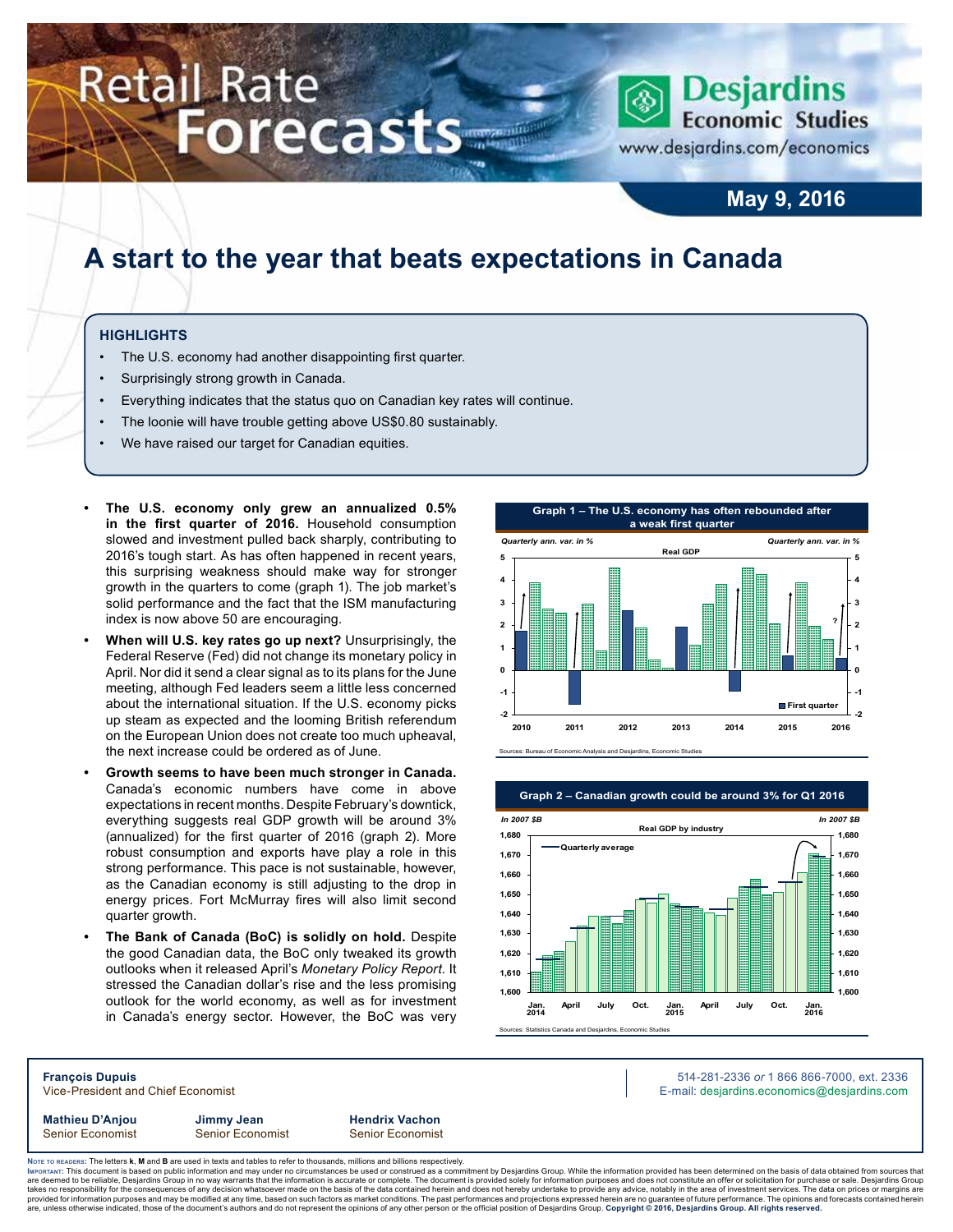

receptive to the stimulus measures in the last federal budget. Recent events bolster our outlook for an extended status quo on Canadian key rates. Governor Poloz even declared it would take a substantial shock for the BoC to contemplate further monetary easing.

- **• Canadian bond yields rise substantially.** Renewed calm in the financial markets and rising in oil prices have put some upside pressure on bond yields. The rise was especially steep in Canada (graph 3), as the promising economic numbers wiped out the chances of another key rate cut. The upswing in market optimism is, however, also leading to a decline in credit spreads, limiting the increase of Canadian financial institutions' financing costs.
- **• Little change in sight for retail rates.** Retail rates have moved very little in the last few months and everything suggests this trend will persist (graph 4). Retail rates should only really start to rise late in 2017; and the rise promises to be slow and limited.





#### Sources: Datastream and Desjardins, Economic Studies

### **Table 1 Forecasts : Retail rate**

|                         | <b>Discount</b><br>rate (1) | Prime rate (1) | Mortgage rate (1) |               |               | Term savings (1) (2) |               |               |  |
|-------------------------|-----------------------------|----------------|-------------------|---------------|---------------|----------------------|---------------|---------------|--|
|                         |                             |                | 1 year            | 3 years       | 5 years       | 1 year               | 3 years       | 5 years       |  |
| Realized - End of month |                             |                |                   |               |               |                      |               |               |  |
| Nov. 2015               | 0.75                        | 2.70           | 3.14              | 3.39          | 4.74          | 0.85                 | 1.05          | 1.50          |  |
| Dec. 2015               | 0.75                        | 2.70           | 3.14              | 3.39          | 4.74          | 0.85                 | 1.05          | 1.50          |  |
| January 2016            | 0.75                        | 2.70           | 3.14              | 3.39          | 4.74          | 0.85                 | 1.05          | 1.50          |  |
| February 2016           | 0.75                        | 2.70           | 3.14              | 3.39          | 4.74          | 0.85                 | 1.05          | 1.50          |  |
| March 2016              | 0.75                        | 2.70           | 3.14              | 3.39          | 4.74          | 0.85                 | 1.15          | 1.50          |  |
| April 2016              | 0.75                        | 2.70           | 3.14              | 3.39          | 4.74          | 0.85                 | 1.15          | 1.50          |  |
| May 9, 2016             | 0.75                        | 2.70           | 3.14              | 3.39          | 4.74          | 0.85                 | 1.15          | 1.50          |  |
| <b>Forecasts</b>        |                             |                |                   |               |               |                      |               |               |  |
| End of quarter          |                             |                |                   |               |               |                      |               |               |  |
| 2016: Q2                | $0.50 - 0.75$               | $2.45 - 2.70$  | $2.89 - 3.39$     | $3.14 - 3.64$ | 4.49 - 4.99   | $0.60 - 1.10$        | $0.90 - 1.40$ | $1.25 - 1.75$ |  |
| 2016: Q3                | $0.50 - 0.75$               | $2.45 - 2.70$  | $2.89 - 3.39$     | $3.14 - 3.64$ | 4.49-4.99     | $0.60 - 1.10$        | $0.90 - 1.40$ | $1.25 - 1.75$ |  |
| 2016: Q4                | $0.50 - 1.00$               | $2.45 - 2.95$  | $2.89 - 3.39$     | $3.14 - 3.64$ | 4.49 - 4.99   | $0.60 - 1.10$        | $0.90 - 1.40$ | $1.25 - 1.75$ |  |
| 2017: Q1                | $0.50 - 1.00$               | $2.45 - 2.95$  | $2.89 - 3.39$     | $3.14 - 3.64$ | 4.49 - 4.99   | $0.60 - 1.10$        | $0.90 - 1.40$ | 1.25-1.75     |  |
| End of year             |                             |                |                   |               |               |                      |               |               |  |
| 2017                    | $0.50 - 1.50$               | $2.45 - 3.45$  | $2.85 - 3.65$     | $3.50 - 4.30$ | 4.49 - 5.15   | $0.60 - 1.30$        | $0.80 - 1.55$ | $1.25 - 1.95$ |  |
| 2018                    | $1.25 - 2.25$               | $3.20 - 4.20$  | $3.45 - 4.25$     | $3.95 - 4.75$ | $4.60 - 5.40$ | $0.60 - 1.40$        | $0.90 - 1.70$ | $1.30 - 2.10$ |  |
| 2019                    | $1.25 - 2.25$               | $3.20 - 4.20$  | $3.15 - 3.95$     | $3.60 - 4.40$ | 4.49 - 5.15   | $0.60 - 1.25$        | $0.80 - 1.50$ | 1.25-1.90     |  |

Note: Forecasts are expressed as ranges. (1) End of quarter forecasts; (2) Non-redeemable (annual). Source: Desjardins, Economic Studies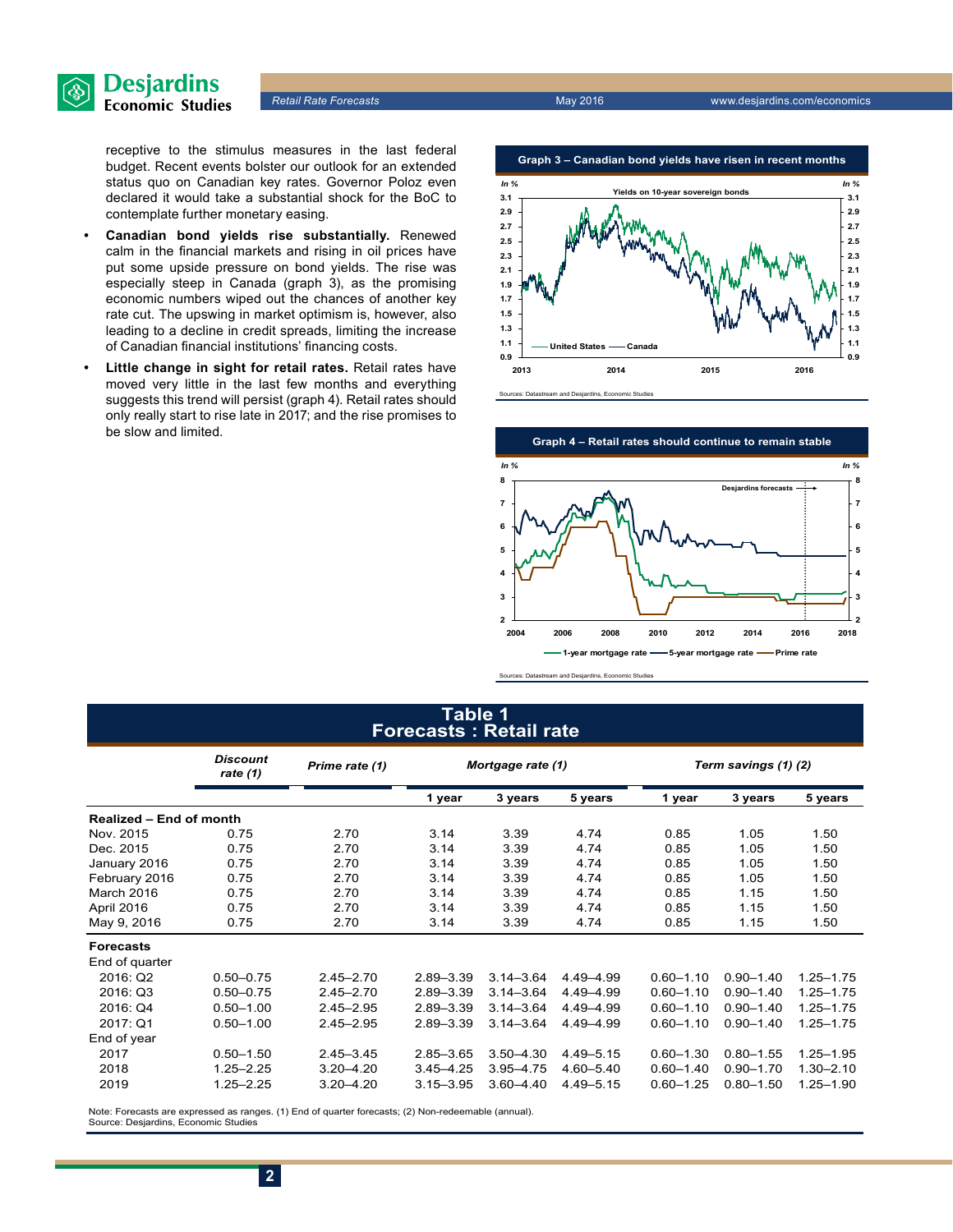### **CanadiAn Dollar**

**The loonie will have trouble getting above US\$0.80 sustainably**

- The Canadian dollar has been trending up in the last few months. It reached US\$0.80 recently before edging back to around US\$0.78. Several factors have had a hand in the loonie's momentum to date. The rise in oil prices is, of course, one of them. Oil prices are up by more than US\$15 a barrel since mid-February (graph 5). Also, economic statistics have generally been good in Canada and the likelihood of another Canadian key interest rate cut is much lower now than it was at the start of the year. Lastly, the Canadian dollar's strength also reflects a U.S. dollar that is being sapped by mixed economic numbers in the United States and a lack of clarity about ongoing U.S. monetary firming.
- Like the Canadian dollar, the euro is benefiting form the greenback's weakness, recently going above US\$1.15 (graph 6). The monetary easing measures the European Central Bank announced in mid‑March did not reverse the euro's uptrend. Its exchange rate against the Canadian dollar has been a little more stable, but the loonie is still edging up against the euro.
- The British pound is one of the few currencies to have been under pressure in recent months. The main cause is the upcoming referendum on the United Kingdom leaving the European Union, which is generating a lot of uncertainty and pushing back the country's monetary policy firming scenarios.
- **• Forecasts:** Given that we do not expect oil prices to make further substantial gains in the near term, it also seems hard to believe that the Canadian dollar will keep going up. The loonie could also be hurt by an eventual greenback rebound if U.S. economic numbers improve and the Federal Reserve moves ahead with further monetary firming. We think the Canadian dollar could depreciate to around US\$0.76 (C\$1.32/US\$) by the end of June. The trend could then primarily be stabilization for several quarters.



**Graph 6 – The euro is advancing against the greenback**



Sources: Datastream and Desjardins, Economic Studies

| <b>Determinants</b>   | <b>Short-term</b> | Long-term |
|-----------------------|-------------------|-----------|
| Oil prices            |                   |           |
| Metals prices         |                   |           |
| Interest rate spreads |                   |           |

**3**

#### **Table 2 Forecasts: currency**

|               |        | 2015   |        |        | 2016   |        |  | 2017   |        |                 |        |
|---------------|--------|--------|--------|--------|--------|--------|--|--------|--------|-----------------|--------|
| End of period | Q3     | Q4     | Q1     | Q2f    | Q3f    | Q4f    |  | Q1f    | Q2f    | Q <sub>3f</sub> | Q4f    |
| US\$/CAN\$    | 0.7510 | 0.7225 | 0.7689 | 0.7600 | 0.7700 | 0.7600 |  | 0.7700 | 0.7800 | 0.7900          | 0.8100 |
| CANS/US\$     | 1.3315 | .3841  | 1.3006 | 1.3158 | 1.2987 | 1.3158 |  | 1.2987 | 1.2821 | 1.2658          | 1.2346 |
| CAN\$/€       | 1.4863 | .5035  | 1.4820 | 1.4474 | 1.4026 | 1.3947 |  | 1.3766 | 1.3974 | 1.3924          | 1.3704 |
| US\$/€        | 1.1162 | .0863  | 1.1395 | 1.1000 | 1.0800 | 1.0600 |  | 1.0600 | 1.0900 | 1.1000          | 1.1100 |
| US\$/£        | 1.5148 | .4739  | 1.4373 | 1.4300 | 1.4400 | 1.4600 |  | 1.4900 | 1.5300 | 1.5300          | 1.5500 |
|               |        |        |        |        |        |        |  |        |        |                 |        |

Sources: Datastream, Federal Reserve Board and Desjardins, Economic Studies file and the studies f: forecasts f: forecasts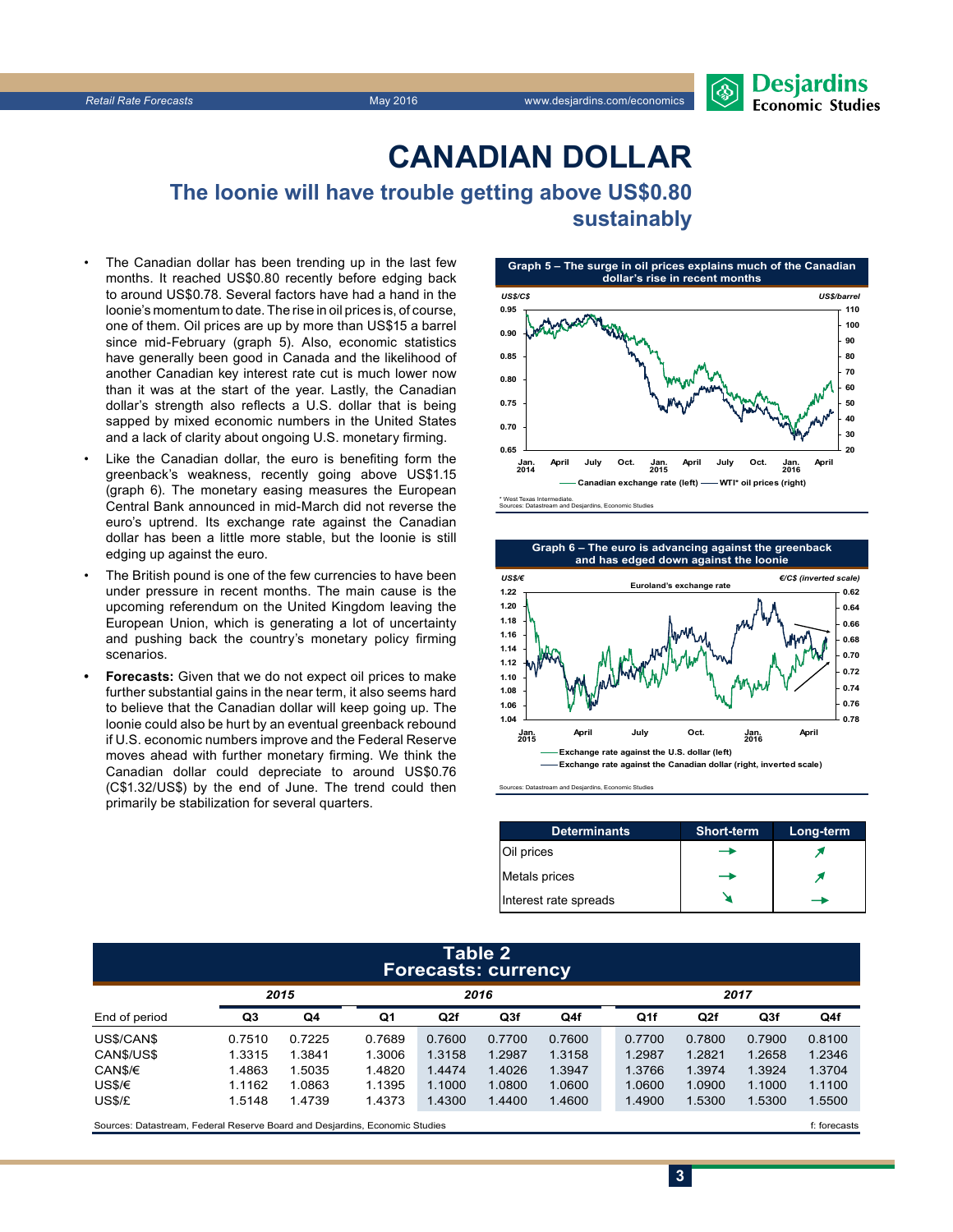



### **Asset classes return Lifting our target for Canadian equities**

- **• World stock markets have done well since the start of spring, to the point that the MSCI World index has recouped all of the losses recorded at the start of the year.** Among other things, fears about China and the European banking sector have eased. Also note that stock trends continue to closely match oil price trends (graph 7); oil prices have swung up since January. The presence of a causal link between oil prices and the stock markets remains nebulous; rather, the two asset classes seem to be governed by overall market sentiment. In the last few weeks, investors have realized that the fears of a world recession were unfounded. Among other things, the release of promising data on Chinese trade and industrial output was well received. The environment of policy rates (and bond yields) below zero in a number of countries was another source of concern early in the year, but some signs of caution exhibited by the European Central Bank, and more recently by the Bank of Japan, suggested that rates might have limited additional downside within the negative realm.
- **• Canada's stock market continues to perform well, and we are raising our target return for the year to 8.0%.** The notion that oil prices constituted the catalyst behind the rally remains questionable for global equities but the hypothesis is easier to validate for the Canadian stock market. The Canadian stock market is up nearly 7% from the start of the year, as its energy component has gained almost 13%. More dramatically still, the industrial materials component is posting an increase of more than 40%. With the U.S. dollar continuing to move downwards, prices for metals, especially gold, have soared, favouring the materials component (graph 8).
- **• The next few months could nonetheless be more arduous, especially if the Federal Reserve (Fed) decides to raise its policy rates in June, in line with our baseline scenario.** An upswing in the greenback would then reverse some of the recent gains made by metal prices. For now, markets are sceptical with respect to June tightening, instead expecting the Fed to wait until the end of the year (graph 9). If our scenario for U.S. monetary policy proves true, the resulting surprise effect could undermine some of the Canadian equity sectors that have outperformed so far this year. But beyond the near-term horizon, the expected acceleration in growth in the United States should support market confidence, allowing the Canadian stock market to hang onto much of its gains.